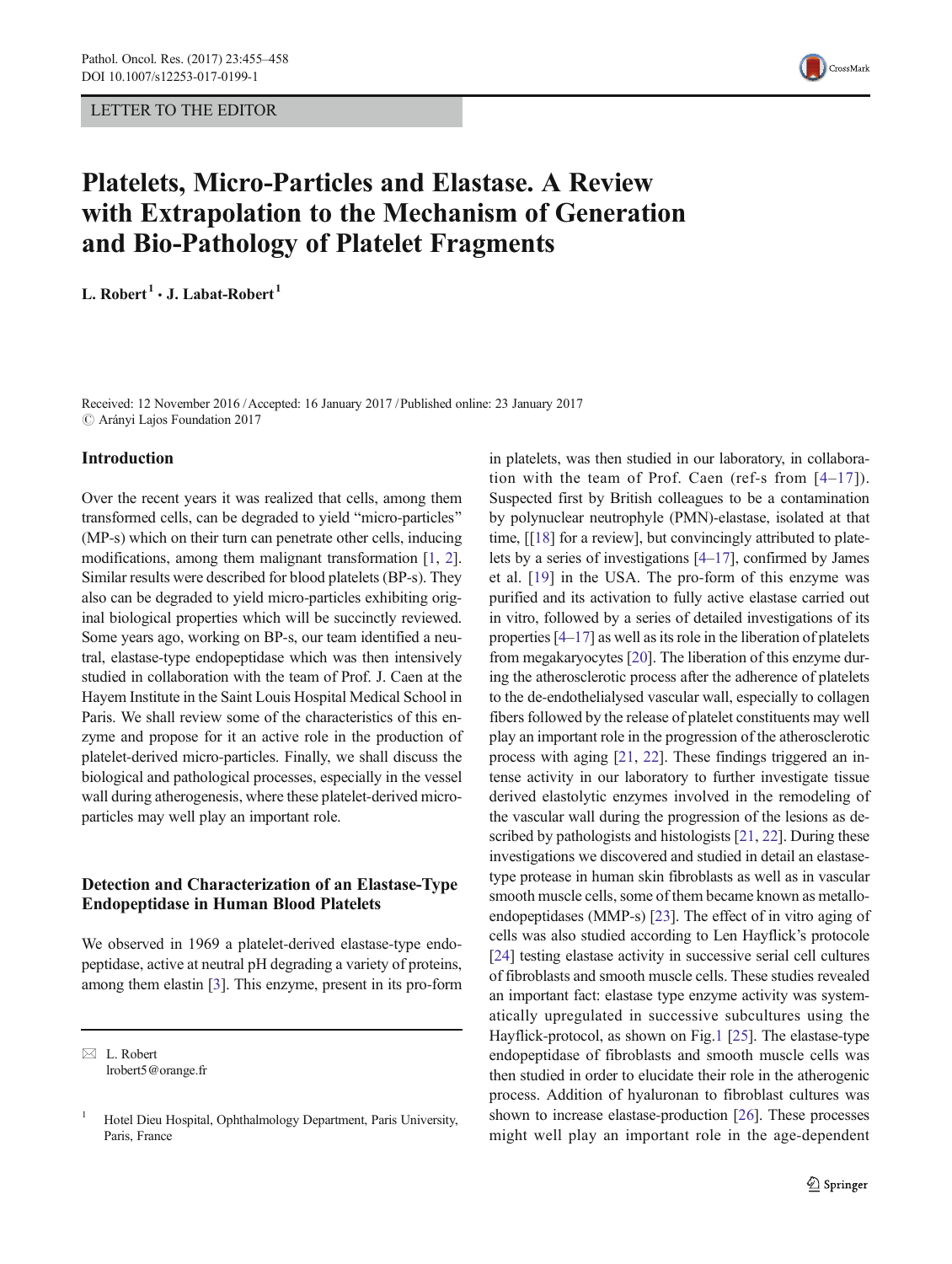<span id="page-1-0"></span>

Fig. 1 Increase of elastase-type protease production by human skin fibroblasts as a function of successive cell passages. Abscissa: cell passages; Ordinates:  $\mu$ g elastase produced by  $10^6$  rabbit aorta smooth muscle cells. (Reproduced with permission from ref. [[25](#page-2-0)])

modifications of the composition of extracellular matrix (ECM) and its role in atherogenesis [[21](#page-2-0), [22](#page-2-0)].

The term "elastase" is justified by the extraordinary resistance of purified elastin to proteases isolated from biological fluids as trypsin, chymotrypsin and others, acting at a neutral, physiological pH [[27](#page-2-0)]. The first elastase was demonstrated in pancreatic extracts by Balo and Banga at the Pathology Institute of the Budapest Medical University [\[28\]](#page-2-0). This enzyme, degrading rapidly elastin at neutral pH, is however a digestive enzyme, present only in trace amounts in the circulating blood, insufficient to produce the massive degradation of elastic fibers as seen in atherosclerotic blood vessels. Elastase-type proenzymes were then isolated from aorta and other tissues as discussed below.

Elastin is routinely purified by heating tissues (aorta, nucheal ligament of cattle) in 0,1 N NaOH for 45 min to boiling temperature, which eliminates all impurities [\[29](#page-2-0)]. It is however rapidly "solubilized", degraded to large peptides in alcoholic 1 M KOH (NaOH is insoluble in ethanol or other organic solvents) [[30](#page-2-0)]. Using this method, we obtained large elastin peptides of about 70 kDa designated as κ-elastin. Synthetic peptide substrates were also used for the determination of elastase activity [[31](#page-2-0)]. Elastase-type enzymes were isolated from human aorta extracts [[8](#page-2-0)] as well as from other cells and tissues, among them fibroblasts (for an exhaustive literature see ref. [[31](#page-2-0)]). Similar elastase-type endopeptidases degrading elastin at neutral pH, demonstrated in fibroblasts [\[25,](#page-2-0) [26\]](#page-2-0) were isolated from a variety of tissues and characterized [\[31\]](#page-2-0). We demonstrated the age- and pathology-related increase of aorta and cellular (SMC-s, fibroblasts) elastases [\[8](#page-2-0), [31,](#page-2-0) [32\]](#page-2-0) and their involvement in number of pathologies such as atherosclerosis [\[33\]](#page-2-0).

We could show also that purified elastin was immunogenic in rabbits. Immunization of rabbits with purified elastin peptides (κ-elastin) induced an atherosclerotic process in large arteries [[33](#page-2-0)]. As elastin peptides were demonstrated in human blood serum [[34,](#page-3-0) [35](#page-3-0)] this type of immune-process was proposed to be involved in human atherosclerosis also [[36\]](#page-3-0). As platelets play an important role in thrombotic processes of the vessel wall during atherogenesis and coronary thrombosis, platelet elastase may well be also an active player in this type of vessel wall injury. Platelet aggregation in contact with extracellular matrix components during atherogenesis is involved in the production and progression of this all-too frequent vascular pathology [[36](#page-3-0)–[38](#page-3-0)].

# Potential Role of Platelet Elastase in the Production and Biological Activity of Platelets and their Micro-Particles

The production of platelets requires a proteolytic process for this highly regulated degradation of megakaryocytes protoplasma. This might well be the origin and role of this endopeptidase of blood platelets. During activation of platelets by aggregation and thrombus formation, this enzyme is released and produces degradation of components of the vessel wall and contribute to the production of the atherosclerotic plaque. Platelet-derived micro-particles might well play an active role in this process also. Their smaller size compared to platelets may well facilitate their penetration in the vascular wall and also in cells with consequences still to be explored.

## Discussion

Cell-derived micro-particles and their biological properties redirected the attention of a number of cell-biologists to this new subject of cell- and molecular biology and pathology. Among these newly described mechanisms the problem of the transmission of malignancy by micro-particles deserves certainly attention. Other pathologies as atherosclerosis and thrombotic vascular diseases are of great epidemiological importance. The role of platelets and their interaction with macromolecules of the vascular wall attracted a great deal of interest as described above. Cardiovascular pathology where thrombotic processes play an important role, are on top of the list of the most frequent players in morbidity and mortality in western societies. For these reasons the more recently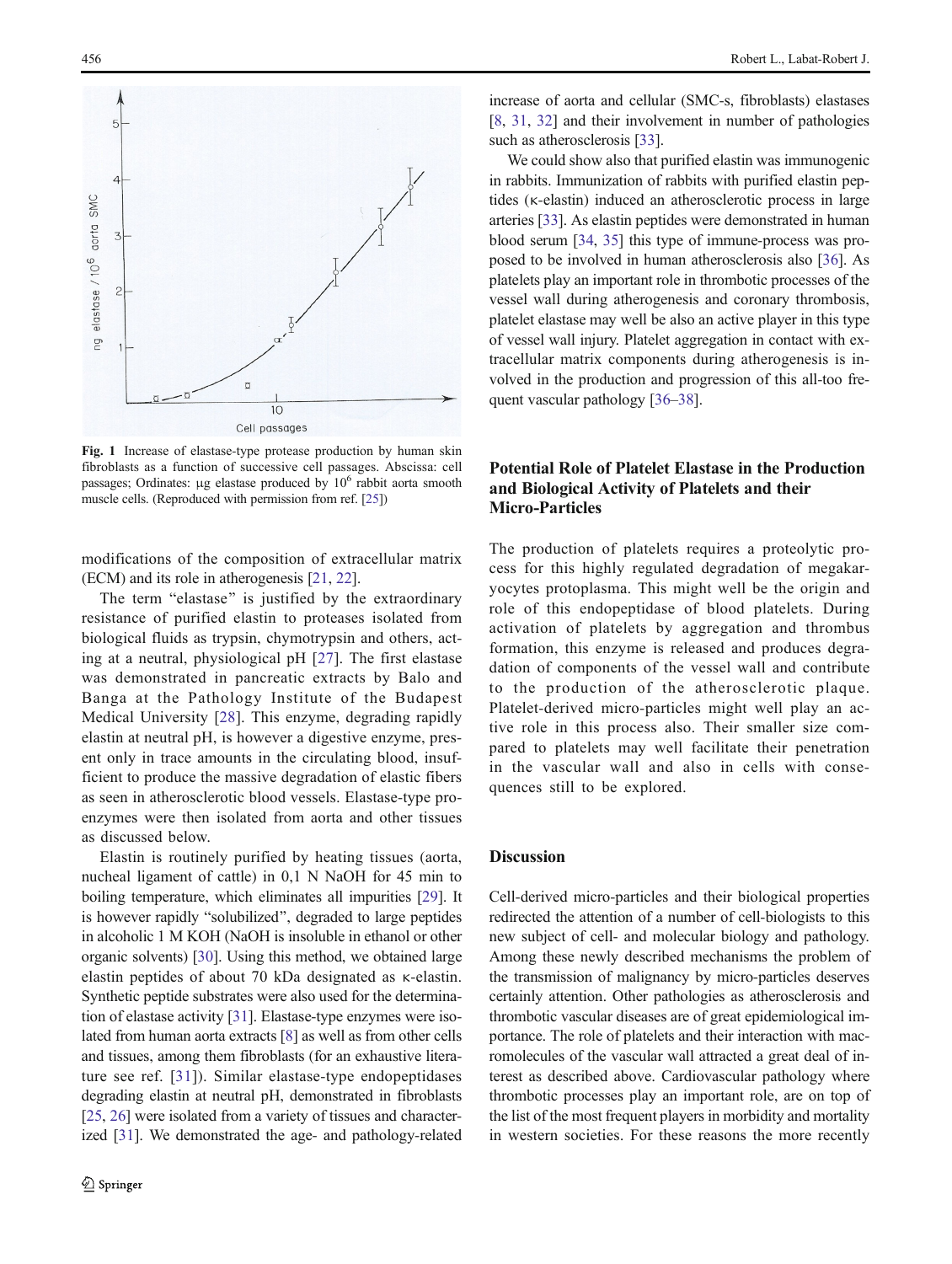<span id="page-2-0"></span>discovered cell- and platelet-derived micro-particles certainly deserve further attention.

#### **Conclusions**

We described years ago an original elastase-type endopeptidase in blood platelets [4–17]. In this short review we propose an original role for this enzyme in the production of platelet-derived micro-particles in blood-vessel pathology where thrombotic processes play an important role. With the recent increase of life expectancy these types of pathology concerning tissues rich in extracellular matrix as the vessel wall [[39](#page-3-0)] deserve a special interest. One consequence of these mechanisms is to command new investigations to find therapeutic responses to this recently described role of platelet micro-particles and their implementation in routine therapeutics.

#### Compliance with Ethical Standards

Conflict of Interest The authors declare there is no conflict of interest.

#### **References**

- 1. Schiro A, Wilkinson RL, Weston R, Smyth V, Serracino-Inglott F, Alexander MY (2015) Elevated levels of endothelial-derived microparticles, and serum CXCL9 and SCGF-β are associated with unstable asymptomatic carotid plaques. [www.nature.Scientific](http://www.nature.Scientific) Reports DOI[:10.1038/srep16658](http://dx.doi.org/http://www.nature.scientific)
- 2. Dovizio M, Alberti S, Sacco A, Guillem-Llobat P, Schiavone S, Maier TJ, Steinhilber D, Patrignani P (2015) Novel insights in the regulation of cyclooxygenase expression by platelet-cancer cell cross-talk. Biochem Soc Trans 43:707–714
- 3. Robert B, Legrand Y, Pignaud G, Caen J, Robert L (1969) Activité élastolytique associée aux plaquettes sanguines. Pathol Biol 17: 615–622
- 4. Robert B, Szigeti M, Robert L, Legrand Y, Pignaud G, Caen J (1970) Release of elastolytic activity from blood platelets. Nature 227:1248–1124
- 5. Legrand Y, Robert B, Szigeti M, Pignaud G, Caen J, Robert L (1970) Etudes sur une protéase élastinolytique des plaquettes sanguines humaines. Atherosclerosis 12:451–465
- 6. Robert B, Robert L, Legrand Y, Pignaud G, Caen J (1971) Elastolytic protease in blood platelets. Ser Haemat 4:175–185
- 7. Robert B, Legrand Y, Soria C, Caen J, Robert L (1972) Etude sur les protéases des plaquettes sanguines humaines: purification d'une elastase. C R Acad Sci 274:1749–1752
- 8. Robert B, Derouette J-C, Robert L (1974) Mise en evidence d'une protéase à activité élastolytique dans les extraits d'aortes humaines et animales. CR Acad Sci 278:3251–3254
- Legrand Y, Robert B (1975) Purification and characterization of human blood platelet elastase. In: Peeters H (ed) Protides of the biological fluids. Pergamon Press, Oxford, New York 22:419–424
- 10. Legrand Y, Pignaud G, Caen J, Robert B, Robert L (1975) Separation of human blood platelet elastase and proelastase by affinity chromatography. Biochem Biophys Res Comm 63:224–231
- 11. Legrand Y, Caen J, Robert L, Wautier JL (1977) Platelet elastase and leucocyte elastase are two different entities. Thrombosis Haemostasis 37:580–582
- 12. Robert L, Derouette J-C, Ordinas A, Hornebeck W (1978) Plateletselastin interaction. In: Biochimie des tissus conjonctifs normaux et pathologiques. 6th Coll. Fed. Eur. Connective Tissue Clubs. CNRS, French National Research Center, Paris, France, n°287. I:155–156
- 13. Hornebeck W, Starkey PM, Gordon JL, Legrand Y, Pignaud G, Robert L, Caen J, Ehrlich HP, Barret A (1980) Elastase-like enzyme of platelets. Letter to the editor. Thromb Haemost 42:1681–1683
- 14. Hornebeck W, Pignaud G, Legrand Y, Robert L (1984) Differentiation of the elastase-type protease of platelets from other elastases. Clin Physiol Biochem 2:166–175
- 15. Hornebeck W, Legrand Y (1980) Possible implication of two elastinolytic proteases isolated from tissue aorta and blood platelets in atherosclerosis. In: Robert AM, Robert L (eds) Frontiers in matrix biology. Karger, Basel 8:199–212
- 16. Hornebeck W, Legrand Y (1989) Human platelet-derived elastase (EC 3.4.21). In: Robert L, Hornebeck W (eds) Elastin and Elastases, vol 2. CRC Press, Boca Raton, pp 39–48
- 17. Nachman RL, Rafii S (2008) Platelets, Petechiae, and preservation of the Vascular Wall. New England J Med 359:1261–1270
- 18. Bieth JG (1989) Human neutrophil elastase. In: Robert L, Hornebeck W (eds) Elastin and elastases, Elastases, vol II. CRC Press, Boca Raton, pp 23–31
- 19. James HL, Wachtfogel PL, Zimmerman M, Colman RW, Chen AB (1985) A unique elastase in human platelets. J Clin Invest 76:2330–2337
- 20. Hirsh J, Brain EA (1983) Hemostasis & Thrombosis. A conceptual approach, Second Edition, Churchill Livingstone, Edinburgh, UK
- 21. Robert L, Labat-Robert J, Hornebeck W (1986) Aging and atherosclerosis. In: Gotto AM, Paoletti R (eds) Atheroclerosis rev, vol 14. Raven Press, New York
- 22. Jacotot B, Coordinator, Clémenty J, Emmerich J, Fruchart J-C, Gosse P, Guillo P, Robert L (eds) (1993) Atherosclerose. Sandoz, Rueil-Malmaison
- 23. Parks W, Mecham RP (eds) (1998) Matrix Metalloproteinases. Academic Press, London, New York
- 24. Hayflick L, Moorhead PS (1961) The serial cultivation of human diploid cell strains. Exp Cell Res 37:585–621
- 25. Archilla-Marcos M, Robert L (1993) Control of the biosynthesis and excretion of the elastase-type protease of human skin fibroblasts by the elastin receptor. Clin Physiol Biochem 10:86–91
- 26. Bernard E, Hornebeck W, Robert L (1994) Effect of hyaluronan on the elastase-type activity of human skin fibroblasts. Cell Biol Internat 18:967–971
- 27. Northrop JH (1939) Crystalline Enzymes. Oxford University Press, London, UK
- 28. Balo J (1963) Connective tissue changes in atherosclerosis. In: Hall DA (ed) International review of connective tissue research, vol I. Academic press, New York, London, pp 241–306
- 29. Robert AM, Robert L (eds) (1980) Biology and pathology of elastic tissues frontiers of matrix biology vol. 8, Karger, Basel
- 30. Robert L (2010) The Saga of κ-elastin or the promotion of elastin degradation products from "garbage" to receptor agonists and pharmacologically active principles. Conn Tissue Res 51:8–13
- 31. Robert L, Hornebeck W (eds) (1989) Elastases. In: Elastin and Elastases, vol. II. CR C Press, Boca Raton, USA
- 32. Chadwick DJ, Goode JA (eds) (1995) Ciba foundation symposium 192. The Molecular Biology and Pathology of Elastic Tissues. John Wiley & Sons, Chichester
- 33. Robert AM, Grosgogeat Y, Reverdy V, Robert B, Robert L (1971) Lésions artérielles produites chez le lapin par immunisation avec